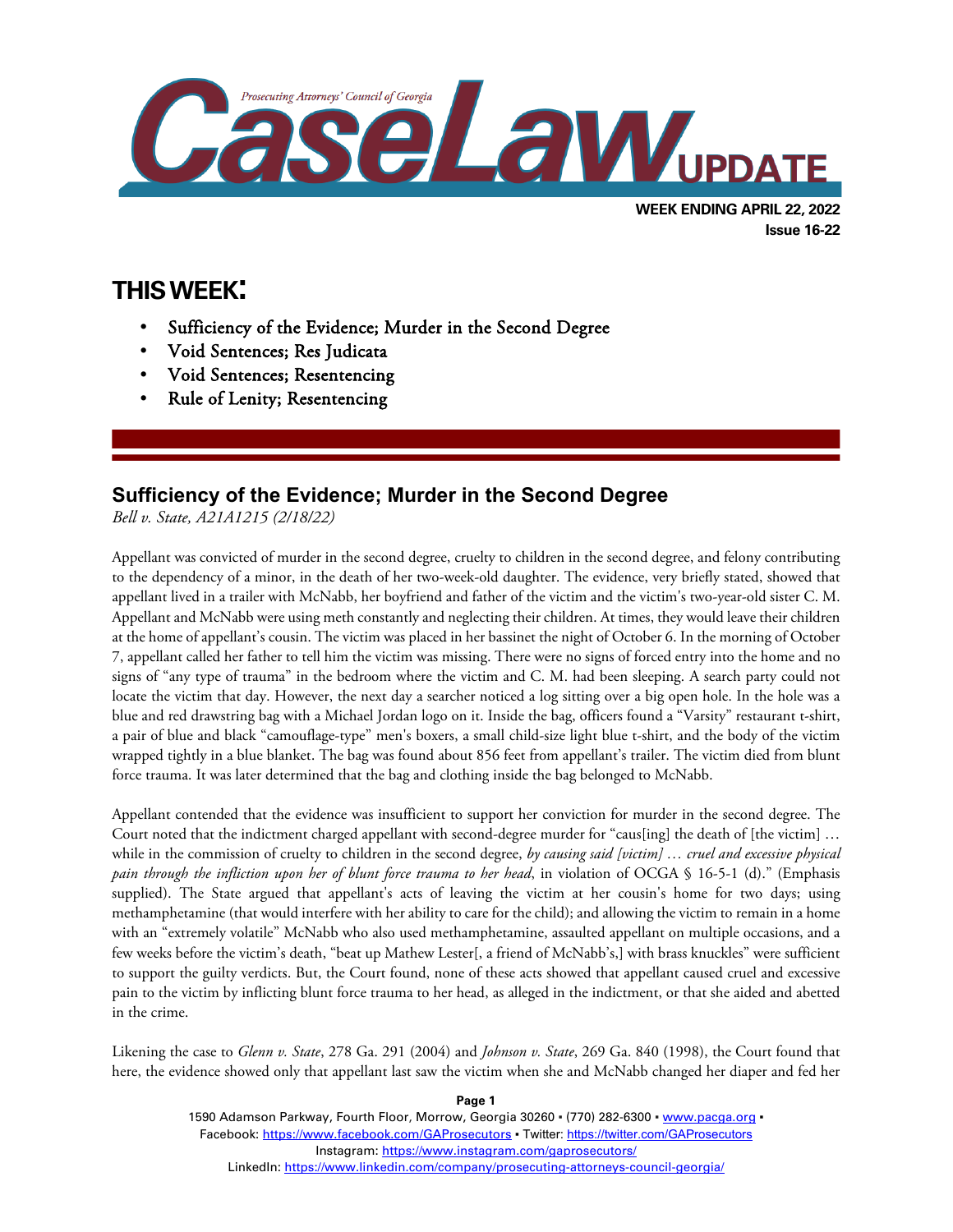

around 5:00 a.m., that she went back to the living room and left McNabb to put the victim to bed in her bassinet, and that when C. M. woke appellant up around 10:30 a.m., the victim was missing. The victim's body was found a day later in the woods near the home in McNabb's gym bag with some of his clothing, and it was determined that she died from blunt force trauma to her head. Although appellant initially told investigators that she did not use drugs and that McNabb did not physically abuse her, her several statements regarding what occurred the day the victim was taken from her home were consistent, and she was cooperative with investigators. Just as in *Glenn* and *Johnson*, the State offered nothing to discount the reasonable possibility that appellant did not contribute to the victim's death other than her presence in the home. And, unlike in *Glenn* and *Johnson*, there was no evidence here of prior abuse of the victim.

There was no evidence presented that appellant directly caused the victim cruel and excessive pain by inflicting blunt force trauma to her head; caused someone else to commit the act; aided or abetted in the act; or that she advised, encouraged, hired, counseled, or procured someone to commit the act. There was nothing to exclude the reasonable possibility that she was asleep when the victim was taken from the home and/or killed, and there was nothing in her actions before, during, or after the victim's disappearance and death from which the jury could make such an inference. Thus, the court concluded, under these circumstances, appellant's conviction for second degree murder must be reversed.

Next, appellant argued that her conviction for cruelty to children in the second degree was based on insufficient evidence. The Court agreed. The indictment alleged that appellant committed cruelty to children in the second degree by "caus[ing] [the victim] … cruel and excessive physical pain through the infliction upon her of blunt force trauma to her head, in violation of OCGA § 16-5-70 (c)." But the evidence was insufficient to show that appellant caused the victim cruel and excessive physical pain by inflicting blunt force trauma to her head, either directly or as a party to the crime. Therefore, the evidence was also insufficient to sustain the guilty verdict for conviction as well.

Next, appellant argued that the evidence was insufficient to support her conviction for contributing to the dependency of a minor. The Court disagreed. The Court noted that the indictment charged appellant with "willfully fail[ing] to provide proper parental care or control for [the victim] … and fail[ing] to provide said child with adequate supervision necessary for such child's well-being, said act resulting in [the victim] being a deprived child, in accordance with the provisions of Code section 15-11-2 … and said act[s] resulted in the death of said child, in violation of OCGA § 16-12-1 (b) (3)." Here, the Court found, the evidence showed that appellant used methamphetamine and marijuana on a regular basis including the night before the victim was taken from the home; left the eight-day-old victim along with her sister for two days with a family member who had four children of her own; told the victim's grandfather that he could keep her children in exchange for him returning the car she was using; regularly had others in her home to use methamphetamine; and resided with McNabb, who also used methamphetamine daily, was physically violent toward her, and had recently assaulted another individual with brass knuckles. Appellant herself admitted that she did not properly care for the victim and that there was drug use in the home, stating further that she was "guilty of … neglect because [she] did drugs." Thus, the Court found, there was some evidence for the jury to conclude that appellant committed acts that caused the victim to be neglected.

However, the Court stated, because the indictment charged that appellant's "act[s] resulted in the death of [the victim]," resulting in a felony charge of contributing to the dependency of a minor, see OCGA § 16-12-1 (d.1) (1), the Court must also consider whether appellant's conduct carried with it the foreseeable risk of death. The Court noted that it had never

> 1590 Adamson Parkway, Fourth Floor, Morrow, Georgia 30260 · (770) 282-6300 · www.pacqa.org · Facebook:<https://www.facebook.com/GAProsecutors> . Twitter[: https://twitter.com/GAProsecutors](https://twitter.com/GAProsecutors) Instagram[: https://www.instagram.com/gaprosecutors/](https://www.instagram.com/gaprosecutors/) LinkedIn:<https://www.linkedin.com/company/prosecuting-attorneys-council-georgia/>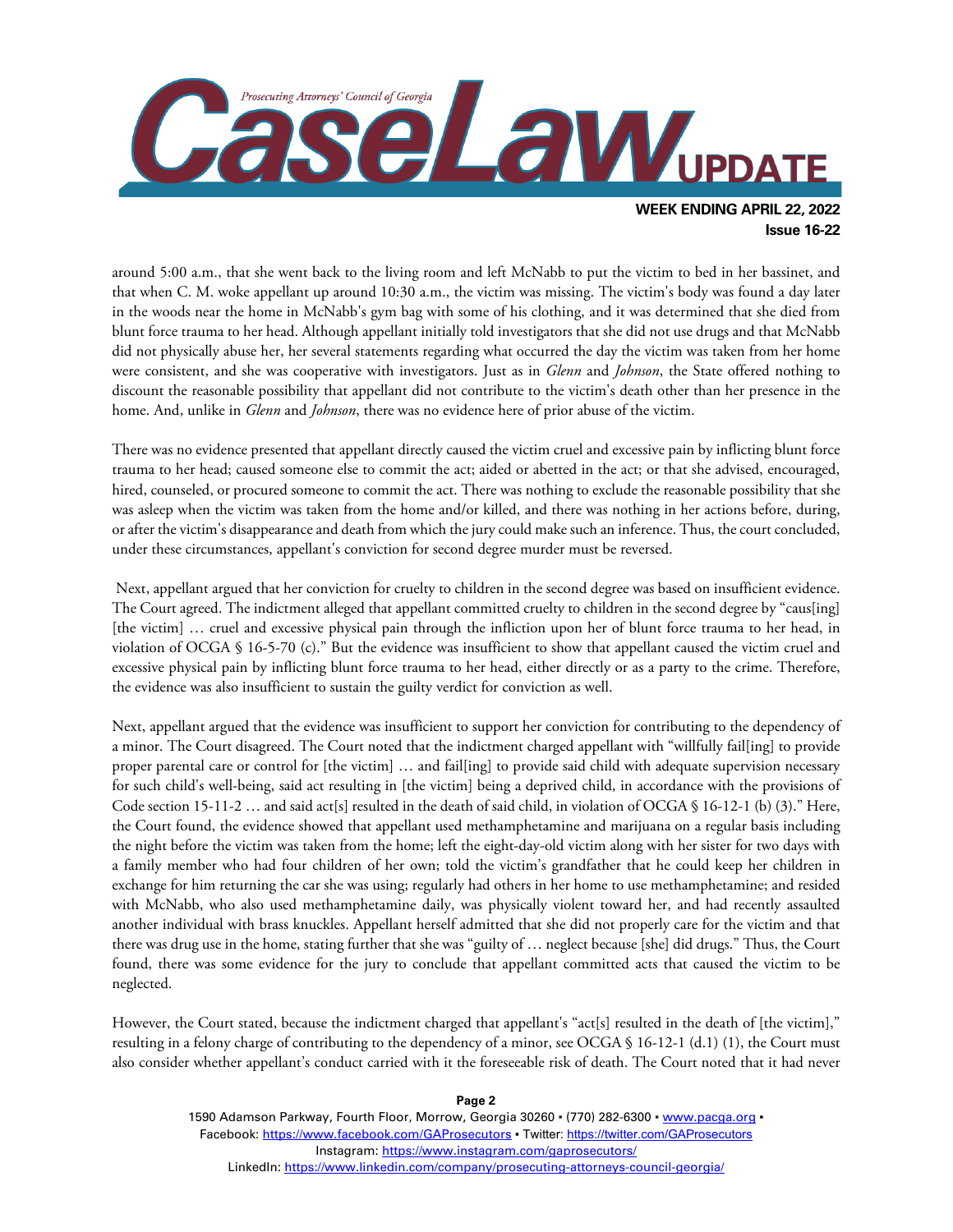

**Issue 16-22**

analyzed foreseeable risk of death under the contributing to the dependency or delinquency of a minor statute because in the criminal context, a foreseeability and proximate cause analysis appears most often in murder cases. In a criminal case, proximate cause exists when the accused's act or omission played a substantial part in bringing about or actually causing the victim's injury or damage and the injury or damage was either a direct result, or a reasonably probable consequence of the act or omission. It imposes liability for the reasonably foreseeable results of criminal conduct if there is no sufficient, independent, and unforeseen intervening cause.

Nevertheless, the Court noted, proximate cause is a jury question. And here, there was some evidence for the jury to conclude that there was a "foreseeable risk of death" to the victim from appellant's neglect that included placing the victim in an environment of methamphetamine and violence. There was evidence of violence in the home before and after the victim was born, and appellant herself admitted that McNabb had people "in and out" of the house. Appellant used methamphetamine and marijuana on a regular basis and allowed McNabb and others to do the same in her house, including the night before the victim disappeared. Although appellant's acts of neglect were not the sole proximate cause of the victim's death, the evidence was sufficient for the jury to conclude that those acts played a substantial part in her death and that death was a reasonably probable consequence of that neglect. Therefore, the Court affirmed appellant's felony conviction for contributing to the dependency of a minor under OCGA  $\S$  16-12-1 (d.1) (1).

### **Void Sentences; Res Judicata**

*Bryant v. State, A21A1377 (2/18/22)*

In 2018, appellant entered an entered an *Alford* plea to two counts of enticing a child for indecent purposes. On October 25, 2018, the trial court sentenced him on each count to thirty years, twenty to serve in confinement and the remainder on probation, to run concurrently. Thereafter, appellant began filing a series of pro se motions, including motions to withdraw his plea, a motion in arrest of judgment, motions to vacate or modify his sentence, and motions for an out-oftime appeal. Some of these motions were appealed but dismissed. On October 5, 2020, almost two years after he entered his *Alford* plea, appellant filed a motion to vacate a void sentence and another motion to withdraw his *Alford* plea. The trial court denied his motions.

The Court noted that when a sentencing court imposes a sentence of imprisonment, its jurisdiction to later modify or vacate the sentence is limited. The sentencing court generally has jurisdiction to modify or vacate such a sentence for only one year following the imposition of the sentence. OCGA § 17-10-1 (f). However, a sentencing court retains jurisdiction to correct a void sentence at any time. A sentence is void if the court imposes punishment that the law does not allow. This is true even for defendants who plead guilty because a defendant who knowingly enters into a plea agreement does not waive the right to challenge an illegal and void sentence. Thus, in cases where the trial court has lost jurisdiction to vacate or modify a sentence, a direct appeal from the denial of a motion to vacate a void sentence is authorized only when the defendant has raised a colorable claim that his sentence is, in fact, void. Hence, if a defendant does not raise a colorable void-sentence claim, his appeal is subject to dismissal.

Notwithstanding that a void sentence may be challenged at any time and a direct appeal from the denial of a motion raising a colorable claim of void sentence is authorized, these principles are subject to the equally well-established principles of res judicata and the law-of-the-case rule once the issue has been raised and ruled upon. The State contended that these

1590 Adamson Parkway, Fourth Floor, Morrow, Georgia 30260 · (770) 282-6300 · www.pacqa.org · Facebook:<https://www.facebook.com/GAProsecutors> . Twitter[: https://twitter.com/GAProsecutors](https://twitter.com/GAProsecutors) Instagram[: https://www.instagram.com/gaprosecutors/](https://www.instagram.com/gaprosecutors/) LinkedIn:<https://www.linkedin.com/company/prosecuting-attorneys-council-georgia/>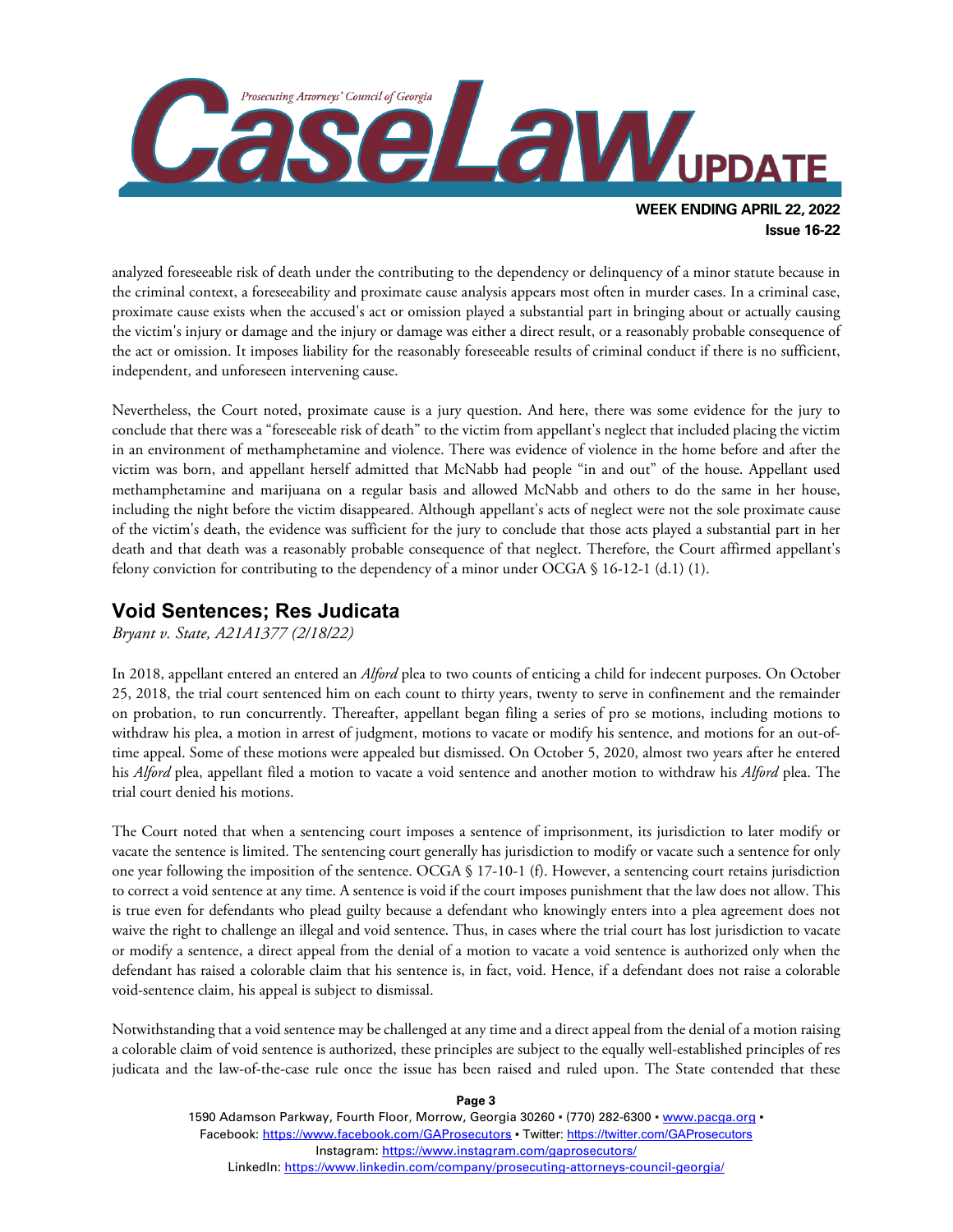

principles applied, and thus, appellant's appeal should be dismissed. In support of its argument, the State pointed to appellant's motion to modify his sentence filed on March 1, 2019, and his motion to vacate and set aside void conviction and sentence filed on May 5, 2019, as well as to the dismissal of his appeals following the trial court's denial of those motions. However, the Court found, a review of these motions, as well as other motions appellant filed seeking to modify his sentence or purporting to attack his sentence as void, showed that appellant had not previously raised the issue set out in his October 5, 2020 void sentence challenge which was the subject of this appeal — that a condition of his probation is illegal and void — and that such motion, for the first time, raised a colorable claim that at least a portion of appellant's sentence is void. Accordingly, the Court held, to the extent that appellant raised a colorable claim of a void sentence, his appeal was properly before the Court as to that issue and was not subject to dismissal.

Appellant argued that the no-contact provision imposed as a special condition of probation was overly broad and was therefore void because it lacked specificity. The Court agreed. The Court noted that the special condition of probation prohibited appellant from having any contact with minors or any person unable to give consent because of mental or emotional limitations. Relying on *Ellis v. State*, 221 Ga. App. 103, 104 (1) (1996), the Court found that the special condition failed to provide appellant with sufficient notice of the groups and places he was required to avoid and was so overbroad and lacking in specificity that it could be applied to prohibit appellant from shopping at virtually any store, visiting any restaurant, or literally going to any other location in which appellant would come into contact with the general public. Furthermore, the Court found, the trial court's condition violated the principle that conditions must not be so broadly worded as to encompass groups and locations not rationally related to the purpose of the sentencing objective. Georgia law does not support the kind of universal special condition of probation, prohibiting contact with an individual or particular cohort without limitation. Accordingly, the Court concluded, the no-contact special condition of appellant's probation was vacated, and the case was remanded to the trial court for resentencing as to the vacated condition.

Appellant also argued that because his sentence was void, he should be allowed to withdraw his plea on remand. However, the Court stated, because it vacated only the no-contact special condition of appellant's probation and remanded only for resentencing as to that provision, leaving the remainder of his sentence intact, he has no right to withdraw his plea.

#### **Void Sentences; Resentencing**

*Harris v. State, A21A1764, A21A1765 (2/23/22)*

In 2016, appellants were each convicted of two counts of armed robbery (Counts 1 and 2) and other charges in connection with their robbery of restaurant employees. They were sentenced, in relevant part, to serve 10 years on Count 1 (armed robbery) and 20 years to serve 10 in confinement on Count 2 (armed robbery) with the sentences to be served consecutively. In 2019, appellants filed extraordinary motions for new trial, arguing that Counts 1 and 2 should have merged for sentencing purposes because the acts constituted a single armed robbery. The trial court agreed that Count 2 was void because it should have merged into Count 1, and in the new sentencing order, the trial court imposed a sentence of 20 years on Count 1, noted that Count 2 was void, and stated that the sentences remained the same on the other (assault) counts. Appellants filed motions to declare the new sentences illegal as to Count 1, arguing that they were void because the trial court could not legally increase their sentences on Count 1 after they began serving them and after the Court affirmed their convictions. The trial court denied the motions.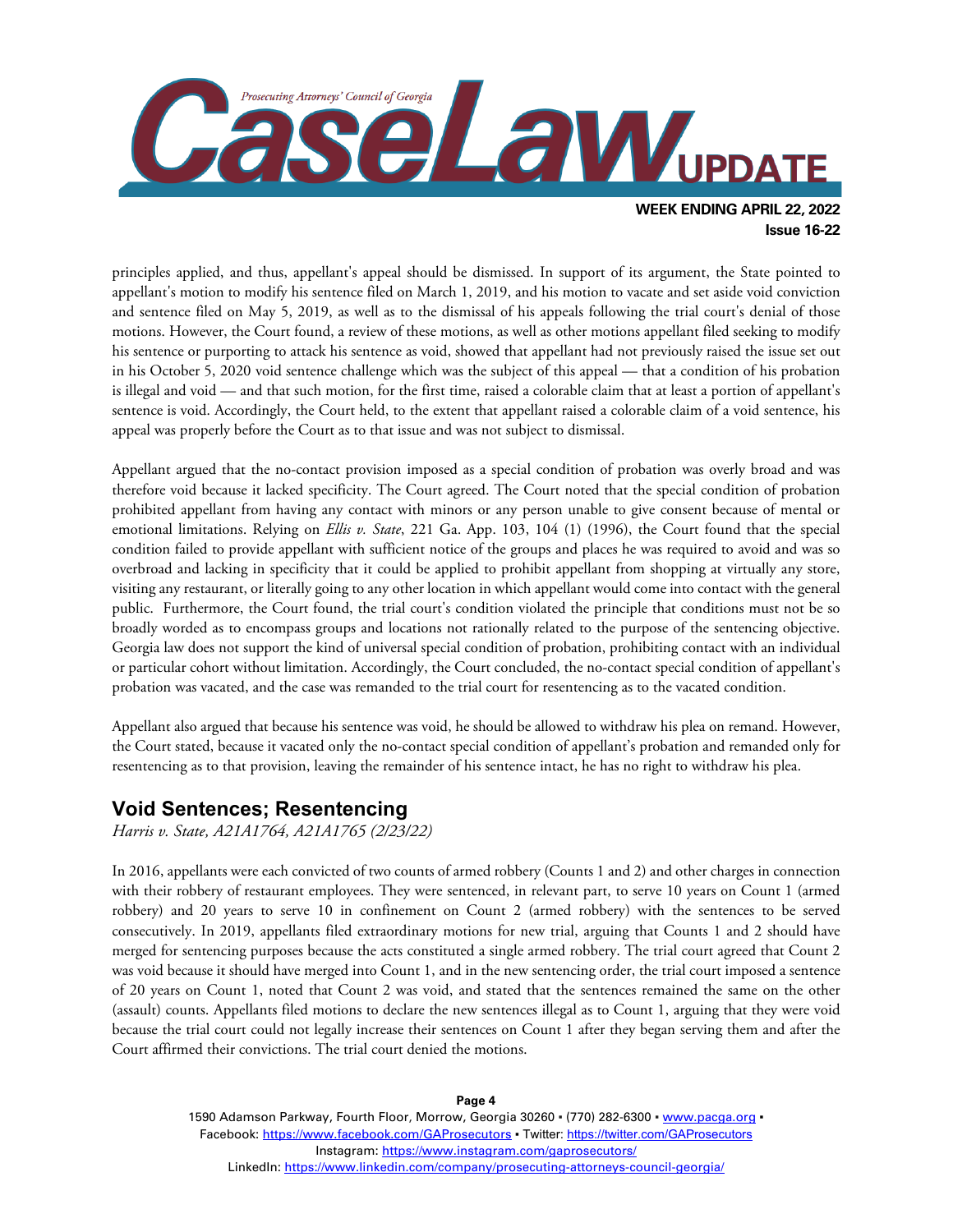

Appellants argued that the trial court erred by denying their motion to declare the new sentences void because it lacked jurisdiction to impose an increased sentence on Count 1. The Court agreed.

The Court stated that in the multiple-punishment context, the Double Jeopardy Clause of the Fifth Amendment protects a defendant's legitimate expectation of finality in his original sentence. But a convicted defendant has neither a vested right to nor a reasonable expectation of finality as to a pronounced sentence which is null and void. A trial judge has the authority to correct a void sentence at any time, and a sentence is void if the court imposes punishment that the law does not allow. Thus, the Court stated, the trial court was authorized to correct the void sentence it previously imposed, including by resentencing appellants.

And in that resentencing, the Court noted, the trial court had the discretion to decide which armed robbery count to vacate. Therefore, the question was whether the trial court, having elected to vacate Count 2, could increase appellants' sentences on Count 1, which were not void. Generally speaking, Georgia law gives trial judges great discretion in imposing a sentence within statutory parameters. Nevertheless, in the multiple-punishment context, the Double Jeopardy Clause of the Fifth Amendment protects a defendant's legitimate expectation of finality in his original sentence." Here, Count 1 was not void and appellants had a legitimate expectation of finality in their sentences on that count, which they had already begun to serve. Therefore, the Court held, the trial court lacked jurisdiction to increase appellants' sentences on Count 1, and it erred by denying their motions to declare the new sentences illegal as to that count. Accordingly, the Court vacated appellants' amended sentences imposed in 2019 on Counts 1 and 2 and remanded the cases to the trial court for resentencing.

# **Rule of Lenity; Resentencing**

*Tanksley v. State, A21A1401 (2/24/22)*

In 2008, appellant was convicted of burglary, armed robbery, aggravated assault, and possession of a firearm during a felony. The superior court sentenced him as a recidivist to life plus 45 years' imprisonment. The Court affirmed his convictions but vacated and remanded for resentencing because certified copies of appellant's convictions were never entered into the record before the trial court. At the resentencing hearing, the prosecutor proffered three certified copies of prior felony convictions. The court "allow[ed] admission of the three certified copies of convictions." The resentencing court found that the convictions were three separate felonies for the purpose of sentencing as a recidivist. The court imposed a sentence of life imprisonment plus 45 years, noting that it was without the possibility of parole.

Appellant contended that the resentencing violated the rule of lenity because there is an ambiguity between application of OCGA § 17-10-7 (a) and (c), and that his sentence thus should not have been enhanced. However, the Court found, the statutory scheme is clear; once the trial court allowed admission of the prior felony convictions and found that they were three separate felonies for sentencing purposes, it properly sentenced appellant to life imprisonment without parole on his armed robbery conviction, and in fact had no discretion to do otherwise. OCGA § 17-10-7 (a) and (c) can be read together so that the former recidivist statute applies where the defendant has one or two prior felony convictions and the latter provision applies when the defendant has at least three prior felony convictions. Thus, the Court concluded, because the two subsections can be read in harmony, there is no ambiguity. And, because there is no ambiguity, the rule of lenity does not apply.

**Page 5**

1590 Adamson Parkway, Fourth Floor, Morrow, Georgia 30260 · (770) 282-6300 · [www.pacga.org](http://www.pacga.org/) · Facebook:<https://www.facebook.com/GAProsecutors> . Twitter[: https://twitter.com/GAProsecutors](https://twitter.com/GAProsecutors) Instagram[: https://www.instagram.com/gaprosecutors/](https://www.instagram.com/gaprosecutors/) LinkedIn:<https://www.linkedin.com/company/prosecuting-attorneys-council-georgia/>